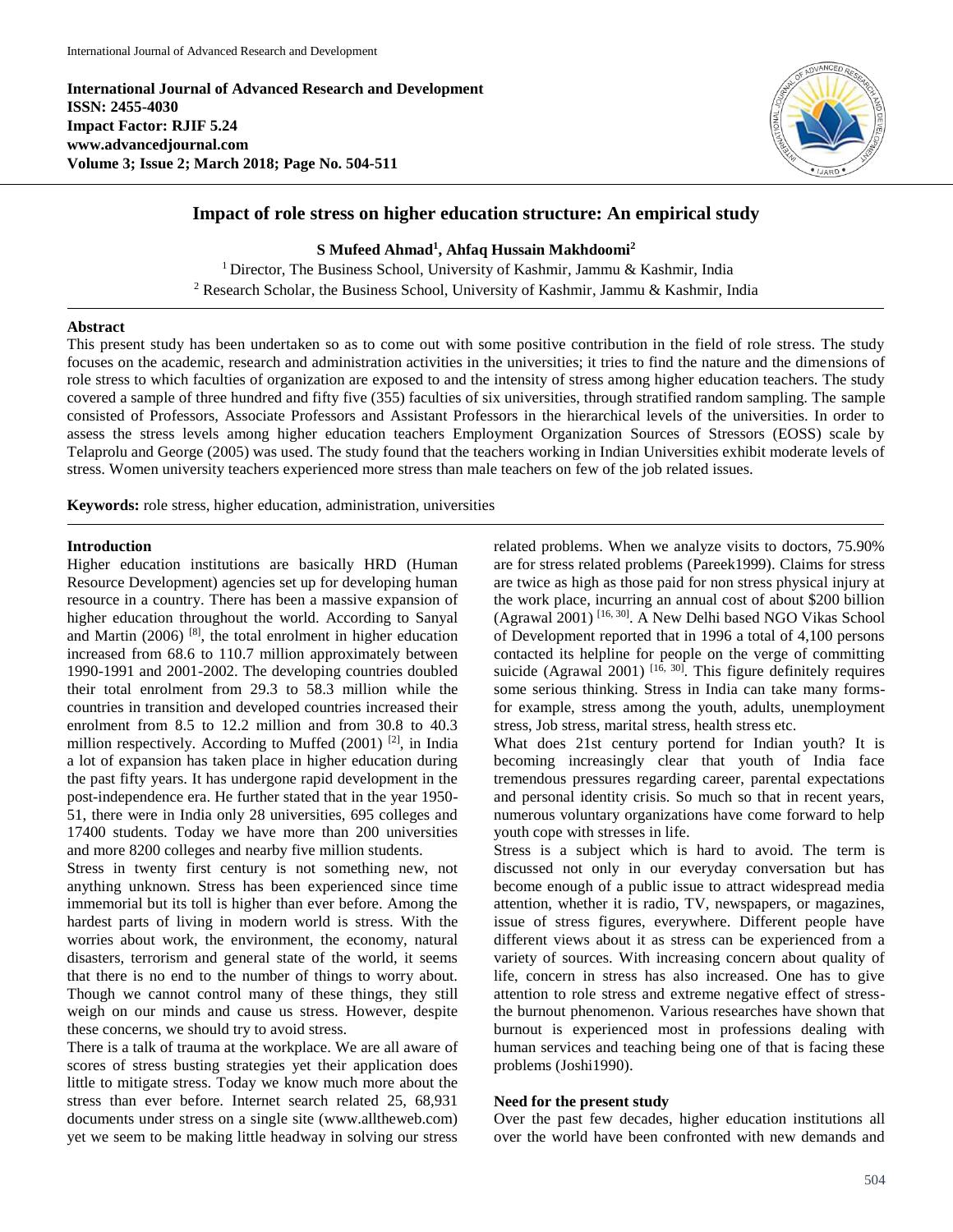challenges in terms of restructuring, management and maintaining standards to improve their competitiveness (Chevaillier, 2002; Gamage & Mininberg, 2003; Harman, 2002; Henkel, 2002; Reponen, 1999)<sup>[24]</sup>.

While the topic of teacher stress has been widely studied, far fewer studies have been conducted on the actual coping strategies used to manage the potential stressors in their lives. This research has traditionally focused on the negative health effects of stress, which can include an increase in blood pressure and obesity, along with more health related absences from work (Goldberger & Breznitz, 1993). Although studies have been conducted into agriculture teacher occupational stress as a subset of teacher stress, very little research has been conducted surrounding the mechanisms that are employed to manage stress. A comprehensive search of available literature identified only one study in which the topic of agriculture teachers employing coping mechanisms was identified as a key component to the management of occupational stress.

#### **Types of stress**

Stress can be short term (acute) or longer term (chronic). Acute stress is the reaction to an immediate threat commonly known as the fight/flight response. The threat can be real or imaginary. Common acute stressor includes noise, crowding, isolation, hunger, danger, and imaginary threat. Chronic stress is caused by some ongoing stressful situations that are not short lived. Common chronic stressors include continuous job strain, long term strained, relationship with one or more family, persistent financial problems and loneliness etc. The Degree of Stress and Performance

## **Symptoms of stress**

When pressure begins to build up it can cause adverse strain on person's emotions, thought processes and physical condition. When stress becomes excessive, teachers develop various symptoms of stress that can harm their job performance and health and even threaten their ability to cope with the environment. Burn out can be experienced with physical, intellectual, social psycho-emotional and spiritual adaptations. Teachers experiencing feelings of burnout show a number of symptoms in their personal and professional life. Physical signs range from fatigue, exhausting, insomnia, headaches, backaches, ulcers to hypertensions. If the syndrome persists and is uncontrolled it may lead to psychosomatic illness, abuses like alcohol and drugs, seeking counselling help for a feeling of personal failure and guilt and increased marital and family conflicts. Personal symptoms include cynics, negativism rigid thinking, increased absenteeism, illness frequency, boredom, fatigue, closed and irrational thinking, loss of idealism, decline in commitment, alienation and minimal compliance, helplessness and reduced social contacts, becoming a loner, withdrawn, showing signs of hypersensitivity and showing paranoia about colleagues and administrators.

## **Methodology**

The present study has been completed through the descriptive method of research. This method has been the most popular and widely used method of research in social science and education. The descriptive method is designed to obtain

pertinent and precise information concerning the current status of phenomena and also draw valid conclusions from the facts discovered. They are restricted not only to fact finding but may often result in the formulation of important principles of knowledge and solution significant problems concerning local, state, national and international issues.

### **Objectives of the study**

The following objectives were formulated for the present investigation

- 1. to study the occupational stress and coping strategies of teachers working in sample study Universities,
- 2. to identify the cause of stress according to gender, occupational/ professional status and amount of experience among teachers working in sample study Universities,
- 3. to assess the levels of occupational stress among teachers working in sample study Universities,
- 4. to study the influence of secondary variables on occupational stress and coping mechanisms among teachers working in sample study Universities and
- 5. To study the extent of coping by teachers working in sample study Universities and to undertake a co-relational analysis between occupational stress and coping mechanisms.
- 6. To provide the broad guidelines, suggestions and conclusions for policy implications.

#### **Hypotheses**

For the present study, the following hypotheses were formulated

- 1. Teachers working in different Indian Universities experience varied levels of stress.
- 2. To cope with stress, teachers working in Indian Universities, employ various coping mechanisms.
- 3. Male and female teachers differ significantly in their occupational stress and coping strategies.
- 4. There is significant relationship between occupational stress and coping strategies adopted.
- 5. Professional/Occupational status significantly influence occupational stress and coping.

## **Design of the study**

In the present study, 2x2 factorial design has been employed. All teachers working in various Indian universities were included in the study to assess occupational stress and coping patterns.

## **Population**

This study as mentioned earlier was on the population of Professor, Associate Professors and Assistant Professors. The study was confined to six Indian Universities i.e., University of Kashmir, Srinagar; University of Jammu; Jawaharlal Nehru University (JNU), New Delhi; Delhi University; Jamia Millia Islamia, New Delhi and Islamic University of Science & Technology.

## **Sample**

The study covered a sample of three hundred and fifty five (355) faculties of six universities, through stratified random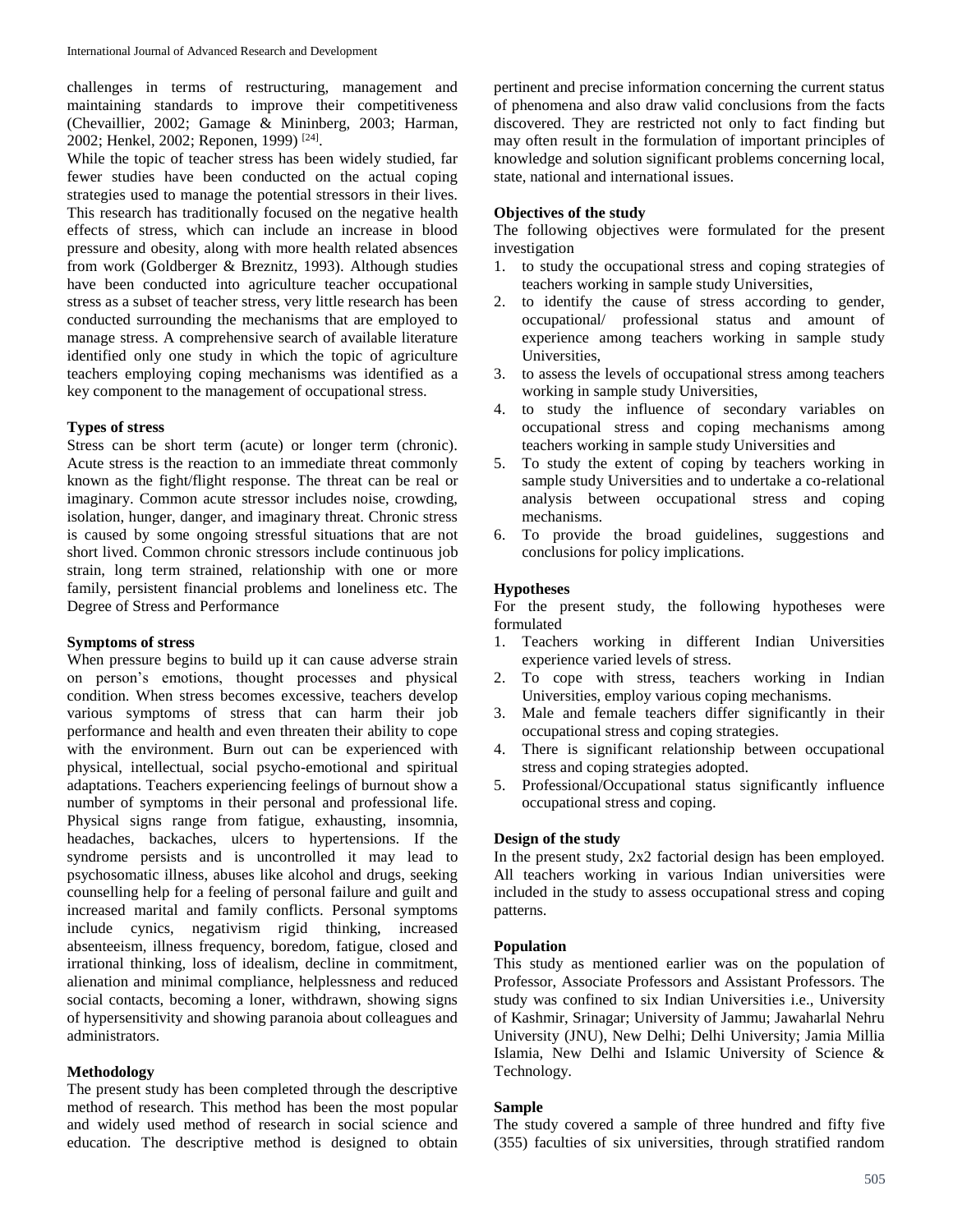sampling. The sample consisted of Professors, Associate Professors and Assistant Professors in the hierarchical levels of the universities. As reflected in the table below one hundred and four (104) Professors, one hundred and eight (108) Associate professors and one hundred and forty three (143) Assistant professors.

| S. No   | <b>Universities</b>                        | Professors | <b>Associate Professors</b> | <b>Assistant Professors</b> | <b>Total</b> |
|---------|--------------------------------------------|------------|-----------------------------|-----------------------------|--------------|
| 1.      | University of Kashmir                      | 20         | 23                          |                             | 68           |
| ◠<br>۷. | University of Jammu                        | 18         | 20                          |                             | 61           |
| 3.      | Islamic University of Science & Technology |            |                             | 25                          | 32           |
| 4.      | Jawaharlal Nehru University                | 20         | 19                          |                             | 62           |
|         | Delhi University                           | 20         | 22                          |                             | 65           |
| 6.      | Jamia Millia Islamia                       |            | 22                          |                             | 67           |
|         | Total                                      | 104        | 108                         | 143                         | 355          |

**Table 1:** Depicting sample subjects of selected organizations (N=355)

These universities were purposively selected to able selection of sample faculties working in these educational institutions. The due care has been taken in selecting the sample through random sampling in sample universities so as to represents the whole population of teaching employees effectively. Moreover, appropriate steps were taken to cover every aspect of the population to ensure quality work. It needs to be mentioned here that out of 355 sample subjects, 19 were not available, 26 respondents gave the incomplete information and 22 respondents did not provide the desired information related to the study. In this way, the sample for the present investigation was based on 288 faculty members.

## **Questionnaire design, development and administration**

The tools for the present study were selected in a manner to achieve an optimum level of confidence by the investigator. Since the study principally contained two variables namely Organizational Role Stress, therefore, such tools were decided to be chosen as could validly and reliably measure these variables. The investigator after screening a number of available tests finally selected the following standardized tools to collect the data:

1. Employment Organization Sources of Stressors (EOSS) scale by Telaprolu and George (2005)  $[7, 11]$ 

Besides the above tests, the demographic profile of each university teacher was obtained as follows:

- 1. Name
- 2. Age
- 3. Gender
- 4. Marital Status: Married / Unmarried
- 5. Occupational Status
- 6. Employment status of the respondent
	- a. Name of the institution:
	- b. Organization type: Govt./ Aided /Unaided
	- c. Designation:
	- d. Total service (in years):
	- e. Monthly income (in Rs.):
- 7. Spouse employment
- 8. Family type: Nuclear/ Joint
- 9. Number of family members
- 10. Family annual income.

## **Employment Organization Sources of Stressors (EOSS) Scale**

In the present study, the EOSS was administered for individual teachers. The scale developed by Telaprolu and George (2005)  $[7, 11]$ , was adopted in the study to measure the level of stress among the degree college teachers. It consisted of 80 statements and had a five point scale such as 'always', 'frequently', 'sometimes', 'rarely', and 'never' with scoring as 4, 3, 2, 1, and 0, respectively. The range of the scores was 0 to 320. Based on the total scores, the level of stress was quantified as follows:

## **Category Range**

| $0-80$  | Very low stress |
|---------|-----------------|
| 81-160  | Low stress      |
| 161-240 | Moderate stress |
| 241-320 | High stress     |

## **Statistical methods employed**

The data obtained was subjected to various statistical techniques like descriptive statistics, contingency coefficient test, chi-square tests, correlation, regression analysis, independent samples t –test, and one way ANOVA to test the hypotheses formulated for the study. A brief description of each of the statistical method is given below.

- **Descriptive statistics**
- **Crosstabs (Contingency table analysis)**
- Chi-Square Test
- **Independent-Samples T Test**
- One-Way ANOVA
- Product moment correlation

## **Analysis and Interpretation**

In the present endeavour, the investigator has made an attempt to study the organizational role stress of professors, associate professors and assistant professors in higher education by using different tools and techniques. The information collected from the faculty members working in Indian Higher Education System was put to suitable statistical analysis in order to arrive at definite conclusions in the light of proposed objectives.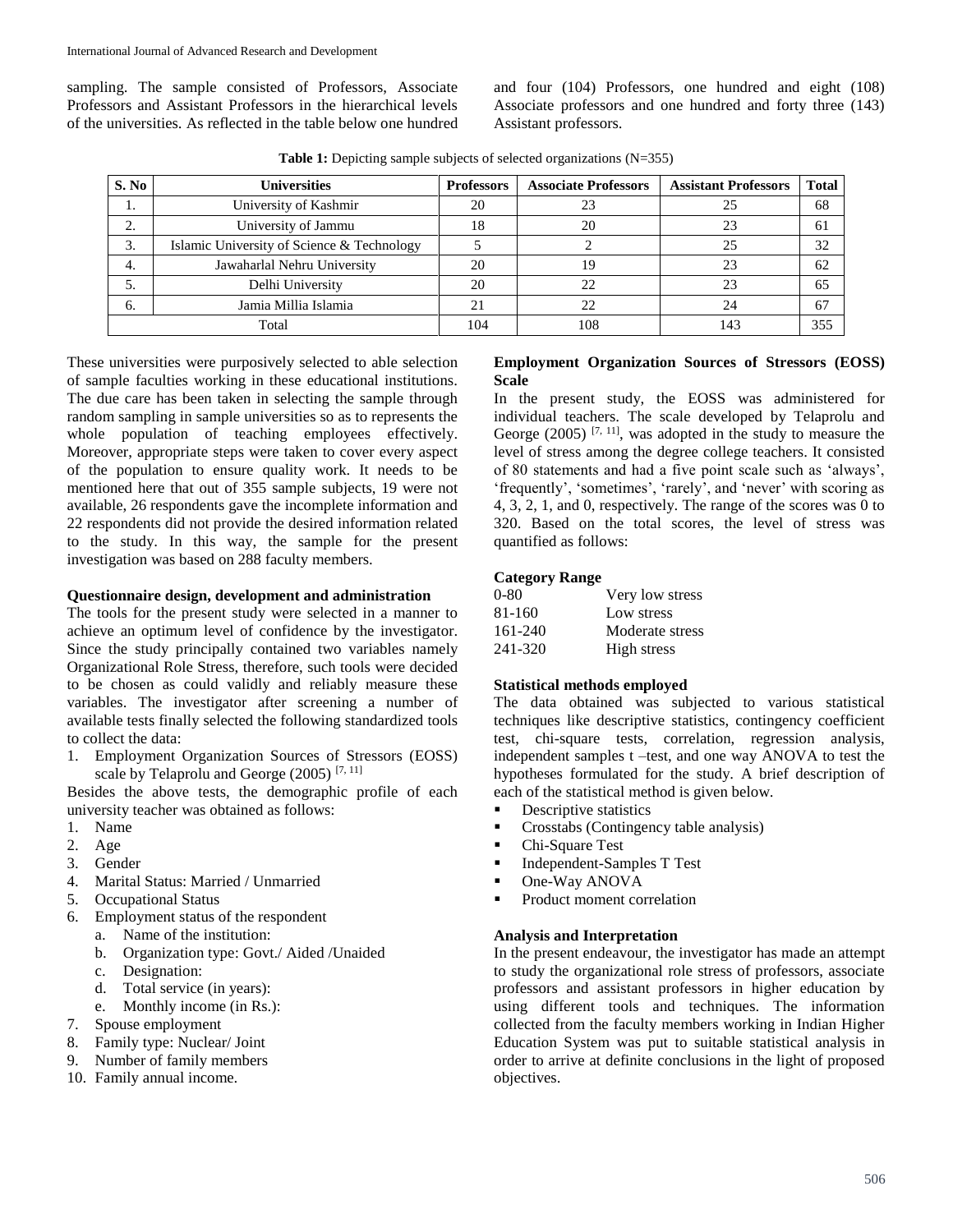| S. No | <b>Components of Occupational Stress Index</b> | Min.     | Max. | <b>Mean</b> | S.D   | <b>Interpretation</b> |
|-------|------------------------------------------------|----------|------|-------------|-------|-----------------------|
| 01.   | Role overload                                  | 0        | 12   | 4.70        | 2.10  | Low                   |
| 02.   | Role ambiguity                                 | 5        | 22   | 11.84       | 3.33  | Moderate              |
| 03.   | Role conflict                                  | $\Omega$ | 8    | 3.14        | 1.69  | Low                   |
| 04.   | Unreasonable group and political pressure      | 2        | 15   | 7.53        | 2.41  | Low                   |
| 05.   | Responsibility for persons                     | 9        | 26   | 17.22       | 3.42  | High                  |
| 06.   | Under participation                            | 12       | 32   | 20.47       | 3.82  | High                  |
| 07.   | Powerlessness                                  | 2        | 20   | 11.11       | 3.38  | High                  |
| 08.   | Poor peer relations                            | 10       | 32   | 23.35       | 4.41  | Low                   |
| 09.   | Intrinsic impoverishment                       | 7        | 21   | 14.45       | 3.14  | High                  |
| 10.   | Low status                                     |          | 12   | 7.35        | 2.25  | Moderate              |
| 11.   | <b>Strenuous working Conditions</b>            | 15       | 36   | 24.97       | 4.28  | High                  |
| 12.   | Unprofitability                                | $\Omega$ | 12   | 3.24        | 1.94  | Low                   |
|       | <b>Total Occupational Stress</b>               | 116      | 227  | 149.37      | 16.52 | Moderate              |

**Table 2:** Showing the descriptive statistics of teachers working in different Indian universities for components of occupational stress (N=288)

The above table reveals the descriptive statistics for various components of occupational stress index, including the total scores. All the samples were considered for the analysis and descriptive statistics like mean, S.D, minimum and maximum scores were calculated. The table reveals the following results:

- **1. Role overload:** The mean score of the teachers working in different universities for role overload is 4.70 with a standard deviation of 2.10. The scores ranged from 0 to 12.
- **2. Role ambiguity:** The mean score of the sample subjects for role ambiguity is 11.84 with a standard deviation of 3.33.The scores ranged from 5 to 22.
- **3. Role conflict:** In role conflict, the mean score of the respondents came out to be 3.14 with a standard deviation of 1.69. The scores ranged from 0 to 8.
- **4. Unreasonable group and political pressure:** The mean score of the faculty members working in higher education is 7.53 with a standard deviation of 2.41. The scores ranged from 2 to 15.
- **5. Responsibility for persons:** The mean score of the sample subjects for responsibility for persons is 17.22 with a standard deviation of 3.42.The scores ranged from 9 to 26.
- **6. Under participation:** The mean score of the respondents for under participation is found to be 20.47 with a standard deviation of 3.82. The scores in this component ranged from 12 to 32.
- **7. Powerlessness:** In this component, the mean score of the faculty members is found to be 11.11 with a standard deviation of 3.38. The scores ranged from 2 to 20.
- **8. Poor peer relations:** The mean score obtained of the sample subjects for poor peer relations is found to be 23.35 with a standard deviation of 4.41. The scores ranged from 10 to 32.
- **9. Intrinsic impoverishment:** The mean score obtained of the university teachers for intrinsic impoverishment is found to be 14.45 with a standard deviation of 3.14. The scores ranged from 7 to 21.
- **10. Low status:** The mean score obtained of the respondents for low status came out to be 7.35 with a standard deviation of 2.25.The scores ranged from 1 to 12.
- **11. Strenuous working conditions:** The mean score obtained of the faculty members for strenuous working conditions is 24.49 with a standard deviation of 4.28. The

scores ranged from 15 to 36.

- **12. Unprofitability:** The mean score obtained of the sample subjects for unprofitability is 3.24 with a standard deviation of 1.94. The scores ranged from 0 to 12.
- **13. Total occupational stress:** The total mean score for the teachers working as Professors, associate professors and assistant professors in different Indian Universities is found to be 149.37 with a standard deviation of 16.52. The results reveal that there are individual differences in the sample. The scores ranged from 116 to 227 with the wide range of 111 scores.

Table 3: Showing the frequency and percentage of teachers falling under different categories of stress levels in various components of occupational stress index and results of chi-square tests.

| <b>Variable</b>                           |               |      | <b>Levels</b>      | Chi Square/ |                 |
|-------------------------------------------|---------------|------|--------------------|-------------|-----------------|
|                                           |               |      | <b>LowModerate</b> | <b>High</b> | 'P' value       |
| Role overload                             | F             | 80   | 195                | 13          | $X^2=176.52$ :  |
|                                           | %             | 27.8 | 67.7               | 4.5         | $P = 0.000$     |
| Role Ambiguity                            | F             | 146  | 125                | 17          | $X^2 = 99.81$ ; |
|                                           | $\%$          | 50.7 | 43.4               | 5.9         | $P = 0.000$     |
| Role Conflict                             | F             | 121  | 163                | 4           | $X^2=141.44$ :  |
|                                           | $\frac{0}{0}$ | 42.0 | 56.6               | 1.4         | $P = 0.000$     |
| Unreasonable group and                    | F             | 44   | 228                | 16          | $X^2 = 276.33$  |
| political pressure                        | %             | 15.3 | 79.2               | 5.6         | $P = 0.000$     |
| Responsibility for                        | F             | 76   | 160                | 52          | $X^2=67.00$ ;   |
| persons                                   | $\%$          | 26.4 | 55.6               | 18.1        | $P = 0.000$     |
| Under participation                       | F             | 85   | 177                | 26          | $X^2=176.52$ ;  |
|                                           | $\%$          | 29.5 | 61.5               | 9.0         | $P = 0.000$     |
| Powerlessness                             | F             | 42   | 200                | 46          | $X^2=169.08$    |
|                                           | %             | 14.6 | 69.4               | 16.0        | $P = 0.000$     |
| Poor peer relations                       | F             | 20   | 161                | 107         | $X^2=105.44$ :  |
|                                           | %             | 6.9  | 55.9               | 37.2        | $P = 0.000$     |
| Intrinsic impoverishment                  | $\mathbf{F}$  | 76   | 163                | 49          | $X^2 = 73.94$ : |
|                                           | $\%$          | 26.4 | 56.6               | 17.0        | $P = 0.000$     |
| Low status                                | F             | 31   | 171                | 86          | $X^2=103.65$ ;  |
|                                           | %             | 10.8 | 59.4               | 29.9        | $P = 0.000$     |
| Strenuous working                         | F             | 78   | 170                | 40          | $X^2=93.08$ :   |
| Conditions                                | $\%$          | 27.1 | 59                 | 13.9        | $P = 0.000$     |
|                                           | F             | 159  | 128                | 01          | $X^2=146.02$ :  |
| Unprofitability                           | %             | 55.2 | 44.4               | 0.3         | $P = 0.000$     |
| Total occupational                        | F             | 31   | 171                | 86          | $X^2=103.65$ :  |
| <b>Stress</b><br>$\overline{\phantom{a}}$ | %             | 10.8 | 59.4               | 29.9        | $P = 000$       |

P≤0.05 Significant;  $X^2$  = Chi Square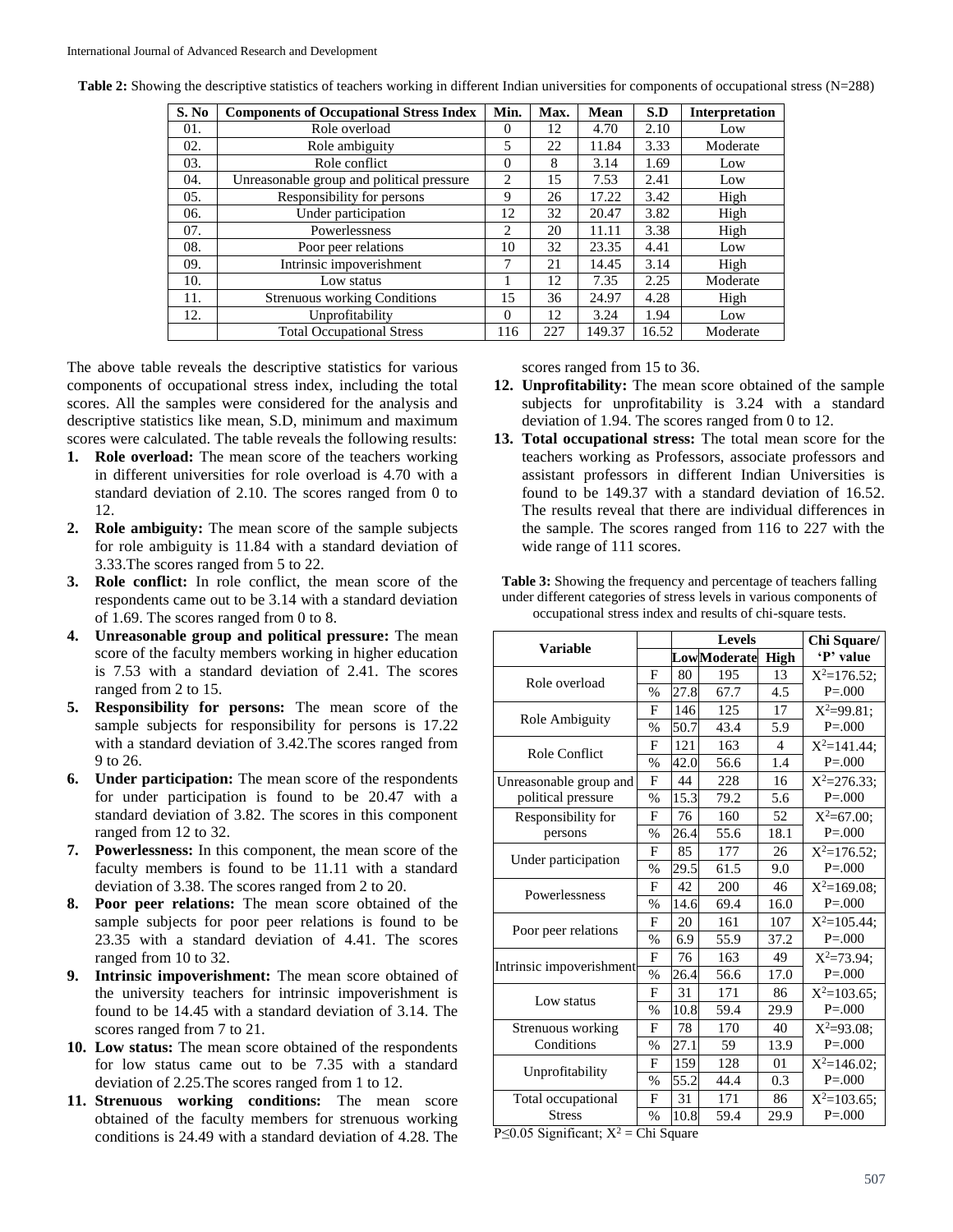A perusal of table shows the frequency and percentage of teachers working in different Indian universities falling under different categories of stress levels in various components of occupational stress index. The table also shows results of Chi-Square Tests of the occupational stress experienced by the university teachers. A brief description of the results revealed in the table is as:

- **1. Role Overload:** The results reveal that 67.7% of the selected sample falls under moderate levels of stress, 27.8% of the sample experienced low levels of stress and a very small chunk i.e., 4.5% experienced high levels of stress. Further, chi-square test revealed a significant  $(X^2=176.52; P=.000)$  difference between these three categories of stress, highlighting that majority of the sample subjects had moderate levels of role overload.
- **2. Role Ambiguity:** In role ambiguity, the results from the table 4.7 revealed that majority (50.7%) of the sample experienced lower levels of stress, which was closely followed by moderate levels of stress, and very few of the selected sample shown high levels of role ambiguity (5.9%). Between these groups of frequencies, the chisquare test revealed a significant difference  $(X^2=99.81)$ ; P=.000) having low and moderate levels of high frequencies.
- **3. Role Conflict:** The Chi-square test revealed significant difference among low, moderate, and high levels of role conflict with  $X^2$  value of 141.44 and *P* value of.000. From the table it is clear that majority of the faculty members working in Indian Universities experience moderate levels of stress (56.6%), followed by 42% of them experienced low levels of stress, and the remaining 1.4% experienced high levels of role conflict which was found to be statistically significant.
- **4. Unreasonable group and political pressure:** On the whole, the results revealed that 79.27% of the faculty members fall under moderate levels of stress, 15.3% of the sample selected experienced low levels of stress, and only 5.6% of the sample subjects experienced high levels of stress. Further, chi-square test revealed a significant  $(X^2=276.33; P=.000)$  difference between these three categories of stress, highlighting that majority of the teachers working as professors, associate professors and assistant professors in different Indian Universities experience moderate levels of stress due to unreasonable group and political pressure/s.
- **5. Responsibility for persons:** In responsibility for persons, the table shows that majority of the sample subjects experienced moderate levels of stress (55.6%), which was followed by low levels of stress (26.4%), and few of the selected sample shown high levels (18.1%) of role ambiguity. Between these groups of frequencies, the chisquare test revealed a significant difference (X2=67.00; P=.000) having low and moderate levels of high frequencies.
- **6. Under Participation:** A quick look at the table again shows that 61.5% of the university teachers fall under moderate levels of stress, 29.58% of the sample experienced low levels of stress, and only 9% of the sample experienced high levels of stress. The chi-square test revealed a significant  $(X^2=176.52; P=.000)$  difference

between these three categories of stress, highlighting that majority of the sample had moderate levels of under participation.

- **7. Powerlessness:** In powerlessness component, the table shows that majority of the respondents experienced moderate levels of stress (69.4%), which was followed by high levels of stress (16.0%), and few of the selected sample shown low levels of role ambiguity (14.6%). Between these groups of frequencies, chi-square test revealed a significant difference  $(X^2=176.52; P=.000)$ having moderate and high levels of high frequencies.
- **8. Poor peer relations:** The chi-square test revealed a significant difference among low, moderate, and high levels of frequencies on poor peer relations with  $X^2$  value of 105.44 and *P* value of.000. From the table, it is clear that majority of the university teachers experienced moderate levels of stress (59.4%), followed by 37.2% of them experienced high levels of stress and the remaining 6.9% of them experienced low levels of poor peer relations which was found to be statistically significant.
- **9. Intrinsic Impoverishment:** A perusal of the above table shows that 56.6% of the faculty members working in Indian Universities falls under moderate levels of stress, 29.9% of the sample experienced high levels of stress, and the remaining 26.4% of the sample experienced low levels of stress. Further, chi-square test revealed a significant ( $X^2 = 73.94$ ; P=.000) difference between these three categories of stress, highlighting that majority of the sample had moderate levels of intrinsic impoverishment.
- **10. Low status:** In low status, the table depicts that majority of the university teachers experience moderate levels of stress (59.4%), which was followed by high levels of stress (29.4%), and the remaining sample has shown low levels (10.8%) of low status. Between these groups of frequencies, chi-square test revealed a significant difference  $(X^2=103.65; P=.000)$  having moderate and high levels of high frequencies.
- **11. Strenuous working conditions: T**he chi-square test revealed significant difference among low, moderate, and high levels of frequencies on strenuous working conditions component with  $X^2$  value of 93.08 and *P* value of.000. From the table, it is clear that majority of the teachers in higher education experience moderate levels of stress (59%), followed by 27.1% of them experienced low levels of stress, and the remaining 13.9% experienced high levels of strenuous working conditions which was found to be statistically significant.
- **12. Unprofitability:** In unprofitability component, table 4.7 shows that majority of the teachers experience low levels of stress (55.2%), which was followed by moderate levels of stress (44.4%), and few of the sample subjects show low levels of unprofitability (0.3%). Between these groups of frequencies, the chi-square test revealed a significant difference  $(X^2=146.02; P=.000)$  having low and moderate levels of high frequencies.
- **13. Total occupational stress:** A look at table 4.7 shows that majority of the sample experience moderate levels of occupational stress (59.4%), followed by 29.9% experienced high levels of stress and the remaining 10.8% of the sample expressed low amount of stress. Between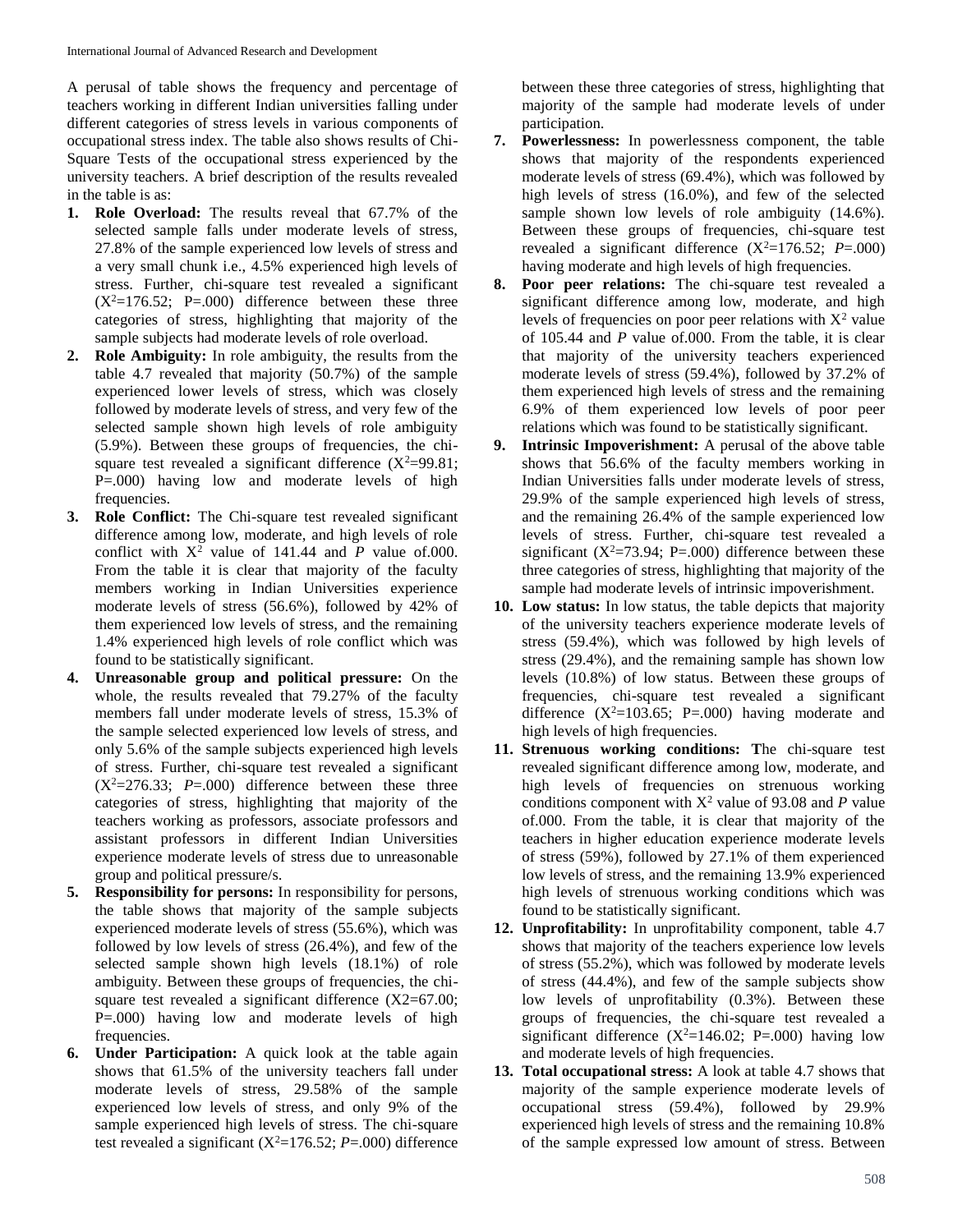these groups of frequencies, the chi-square test revealed a significant difference  $(X^2=103.65; P=.000)$  having moderate and high levels of high frequencies. From these results, it can be inferred that majority of the

teachers working as Professors, Associate Professors and Assistant Professors in different universities experience a moderate level of stress. In few factors, some of the teachers experience high level of stress.

| Table 4: Showing the significance of difference between the mean scores of male and female teachers working in different Indian universities |
|----------------------------------------------------------------------------------------------------------------------------------------------|
| various components of occupational stress                                                                                                    |

| <b>Components of occupational stress</b>  | Gender | Mean   | S.D   | 't' Value | P Value |
|-------------------------------------------|--------|--------|-------|-----------|---------|
| Role overload                             | Male   | 4.57   | 2.07  | 2.139     | .033    |
|                                           | Female | 5.23   | 2.18  |           |         |
|                                           | Male   | 11.63  | 3.30  | 2.187     | .030    |
| Role Ambiguity                            | Female | 12.70  | 3.35  |           |         |
| Role Conflict                             | Male   | 3.12   | 1.65  | .443      |         |
|                                           | Female | 3.23   | 1.87  |           | .658    |
|                                           | Male   | 7.52   | 2.43  | .277      | .782    |
| Unreasonable group and political pressure | Female | 7.61   | 2.32  |           |         |
|                                           | Male   | 17.18  | 3.42  | .334      | .739    |
| Responsibility for persons                | Female | 17.35  | 3.43  |           |         |
|                                           | Male   | 20.23  | 3.78  | 2.114     | .035    |
| Under participation                       | Female | 21.42  | 3.88  |           |         |
| Powerlessness                             | Male   | 11.08  | 3.45  | .370      | .712    |
|                                           | Female | 11.26  | 3.10  |           |         |
|                                           | Male   | 23.46  | 4.37  | .838      | .403    |
| Poor peer relations                       | Female | 22.91  | 4.56  |           |         |
|                                           | Male   | 14.52  | 3.08  | .693      | .489    |
| Intrinsic impoverishment                  | Female | 14.19  | 3.37  |           |         |
| Low status                                | Male   | 7.32   | 2.18  | .395      | .693    |
|                                           | Female | 7.46   | 2.51  |           |         |
| Strenuous working                         | Male   | 24.98  | 4.18  | .139      | .890    |
| Conditions                                | Female | 24.89  | 4.72  |           |         |
|                                           | Male   | 3.20   | 1.97  | .710      | .478    |
| Unprofitability                           | Female | 3.40   | 1.82  |           |         |
| <b>Total Occupational Stress</b>          | Male   | 148.81 | 15.47 | 1.172     | .242    |
|                                           | Female | 151.67 | 20.24 |           |         |

P≤0.05 Significant and P≥0.05 Not Significant  $X^2$  = Chi Square

A perusal of Table 4 shows the mean difference between the Male and Female Teachers in higher education. A quick look of the table reveals that Male and female teachers differ significantly on three components of occupational stress i.e., 'role overload' ( $t=2.139$ ;  $\overline{P}$ =.033), 'role ambiguity' ( $t=2.187$ ;  $P=030$ ), and 'under participation' ( $t=2.114$ ;  $P=.035$ ). The results reveal that in all these three components, the female teachers experience significantly more stress than male university teachers. The results further reveal that male and female teachers did not differ significantly on 'role conflict', 'unreasonable group and political pressure', 'responsibility for persons', 'powerlessness', 'poor peer relations', 'intrinsic impoverishment', 'low status', 'strenuous working conditions', 'unprofitability', and in 'total occupational stress', male and female teachers did not differ significantly in their occupational stress scores.

Table 5: Showing the mean occupational stress scores on occupational status of occupational stress index of teachers working in different Indian universities and results of one way ANOVA

|                             | <b>Role Overload</b>                 |      | <b>Role Ambiguity</b> |      | <b>Role Conflict</b> |                   | Unreasonable group & political pressure |      |  |
|-----------------------------|--------------------------------------|------|-----------------------|------|----------------------|-------------------|-----------------------------------------|------|--|
| <b>Occupational Status</b>  | Mean                                 | S.D  | Mean                  | S.D  | <b>Mean</b>          | S.D               | Mean                                    | S.D  |  |
| <b>Assistant Professors</b> | 4.91                                 | 2.36 | 11.96                 | 3.52 | 3.21                 | 1.81              | 8.04 <sup>B</sup>                       | 2.56 |  |
| <b>Associate Professors</b> | 4.63                                 | l.79 | 11.86                 | 3.29 | 3.06                 | 72                | 7.12 <sup>A</sup>                       | 2.15 |  |
| Professors                  | 4.57                                 | 2.17 | 11.72                 | 3.21 | 3.16                 | . . 56            | $7.51^{AB}$                             | 2.47 |  |
| Total                       | 4.70                                 | 2.10 | 11.84                 | 3.33 | 3.14                 | . .69             | 7.53                                    | 2.41 |  |
| <b>ANOVA Results</b>        | $F=.691: P=.502$<br>$F=.115: P=.892$ |      | $F = 211$ : $P = 810$ |      |                      | $F=3.618; P=.028$ |                                         |      |  |

**Note:** Mean values with different superscripts are significantly different from each other as indicated by DMRT (Duncan's Multiple Range Test, alpha=.05).

A perusal of table 5 reveals that when the stress scores were verified against the occupational status of the teachers working in different universities, significant differences existed for the stress component unreasonable group and

political pressure (F=3.618; P=.028), where highest unreasonable group and political pressure was found in the case of teachers working Assistant Professors and least stress was found among teachers working as Associate Professors,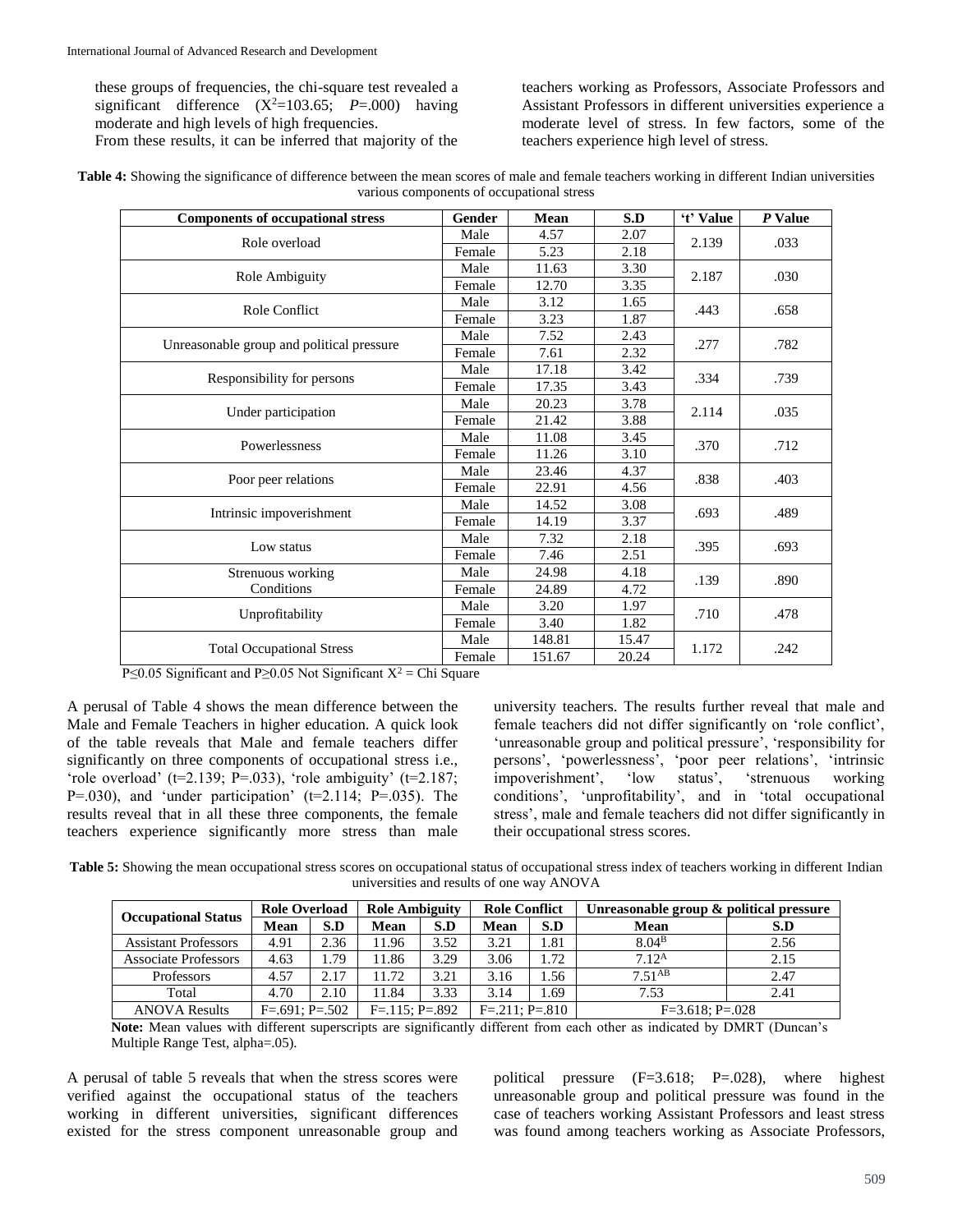which was further confirmed by Duncan's Multiple Range Test. However, the occupational status did not have

significant influence over role overload, role ambiguity and role conflict.

**Table 6:** Mean occupational stress scores on various components of occupational stress index of teachers working in Indian universities as assistant professors, associate professors and professors and results of one way-ANOVA

| Occupational                  | <b>Responsibility for Persons</b> |                  |                      | <b>Under Participation</b> |                         | <b>Powerlessness</b> | <b>Poor peer Relations</b> |      |
|-------------------------------|-----------------------------------|------------------|----------------------|----------------------------|-------------------------|----------------------|----------------------------|------|
| <b>Status</b>                 | Mean                              | S.D              | Mean                 | S.D                        | Mean                    | S.D                  | Mean                       | S.D  |
| <b>Assistant Professors</b>   | 17.26                             | 3.57             | 20.96                | 4.17                       | 1.44                    | 3.77                 | 23.30                      | 4.21 |
| Associate Professors          | 16.94                             | 3.45             | 20.13                | 3.61                       | 10.77                   | 2.93                 | 23.65                      | 4.24 |
| <b>Professors</b>             | 17.48                             | 3.23             | 20.38                | 3.69                       | 11.18                   | 3.45                 | 23.06                      | 4.79 |
| Total                         | 17.22                             | 3.42             | 20.47                | 3.82                       | ! 1.11                  | 3.38                 | 23.35                      | 4.41 |
| <b>ANOVA Results</b>          |                                   | $F=.626: P=.536$ | $F=1.164$ : $P=.314$ |                            | $F = .990$ : $P = .373$ |                      | $F=439; P=.645$            |      |
| $P_1$ , $Q_2$ , $Q_3$ , $Q_1$ |                                   |                  |                      |                            |                         |                      |                            |      |

P≥0.05 Not Significant

A perusal of table 6 reveals that One Way ANOVA indicated non-significant differences for occupational stress components of responsibility for persons, under participation, powerlessness and poor peer relations where all the obtained p-values failed to reach the significance levels. In other words, teachers working as Assistant Professors, Associate Professors and Professors had statistically equal stress scores on responsibility for persons, under participation, powerlessness and poor peer relations components.

Table 7: Showing the mean occupational stress scores on various components of occupational stress index of teachers working as assistant professors, associate professors and professors and dresults of one way ANOVA

| Occupational<br><b>Status</b> | <b>Intrinsic</b><br>impoverishment |                    | Low status  |                       | Strenuous<br><b>Working conditions</b> |                           | <b>Unprofitability</b> |                   | <b>Total Occupational Stress</b> |       |
|-------------------------------|------------------------------------|--------------------|-------------|-----------------------|----------------------------------------|---------------------------|------------------------|-------------------|----------------------------------|-------|
|                               | Mean                               | S.D                | <b>Mean</b> | S.D                   | <b>Mean</b>                            | S.D                       | Mean                   | S.D               | <b>Mean</b>                      | S.D   |
| <b>Assistant Professors</b>   | 14.49                              | 2.97               | 7.56        | 2.19                  | 25.33                                  | 4.54                      | 3.39                   | 2.18              | 151.84                           | 19.42 |
| <b>Associate Professors</b>   | 14.84                              | 3.19               | 7.01        | 2.47                  | 24.89                                  | 4.20                      | 3.11                   | 1.94              | 148.01                           | 14.28 |
| Professors                    | 13.98                              | 3.22               | 7.54        | 1.99                  | 24.70                                  | 4.14                      | 3.24                   | 1.70              | 148.52                           | 15.73 |
| Total                         | 14.45                              | 3.14               | 7.35        | 2.25                  | 24.97                                  | 4.28                      | 3.24                   | 1.94              | 149.37                           | 16.52 |
| <b>ANOVA Results</b>          | $F = 1.870$ ; $P = 156$            | $F=.1.918; P=.149$ |             | $F = 528$ ; $P = 900$ |                                        | $F = 0.482$ ; $P = 0.618$ |                        | $F=1.495; P=.226$ |                                  |       |

P≥0.05 Not Significant

A perusal of above table depicts that the Teachers working in Indian Universities as Assistant Professors, Associate Professors and Professors experience similar levels of stress in components of intrinsic impoverishment, low status, strenuous working conditions, unprofitability and total operational coping. The results from the One Way ANOVA revealed nonsignificant differences between scores of teachers working in different types of schools.

#### **Conclusion**

- 1. On the whole, the selected samples experienced moderate levels of occupational stress.
- 2. The selected samples experienced high occupational stress among components–responsibility for persons, under participation, powerlessness, intrinsic impoverishment, and strenuous working conditions.
- 3. University teachers experienced moderate levels of occupational stress in role ambiguity and low status components.
- 4. In components like role overload, role conflict, poor peer relations and in unprofitability, University teachers experienced lower levels of occupational stress.
- 5. Gender-wise comparison revealed significant differences only for 3 components of occupational stress, i.e., in components of role overload, role ambiguity and under participation, where women university teachers experienced more occupational stress than their male counterparts.

Occupational/Professional level comparison of university teachers revealed that teachers working as Assistant Professors experienced more 'low status', and teachers working as Associate Professors and

## **References**

- 1. Abeid AA. Job stress among teachers. Journal of King Saud University. 2007; 16(2):16-29.
- 2. Abel MH, Sewell J. Stress and burnout in rural and urban secondary school teachers. The Journal of Education Research. 1999; 92(5):287-293.
- 3. Abramson LY, Garber Ji, Teasdar, Seligman MEP. Expectancy change in depression & schizophrenia. Journal of abrenmal psychology. 1978; 87:102-109.
- 4. Abrol KK. A study of language strain and coping behaviours of teachers, psycho-lingua. 1990; 20:173-178.
- 5. Absari MR, Singh RP. A study on nature and extent of stress in teachers and impact of moderators on stress, journal of extension education, vol. 8no. z. 1997; 1623- 1625.
- 6. Aminabhavi VA. Kamble SV, A study on work motivation and stress coping behavior and technical personal at a railway workshop. Journal of commerce guiding research. 2004; 2(3):322-329.
- 7. Amirtagowri R, Jhiagarajan AP. Occupational dilemmas of educational women`s - An analysis perspectives of education, Journal of school medicine. 2005; 21(3):75- 183.